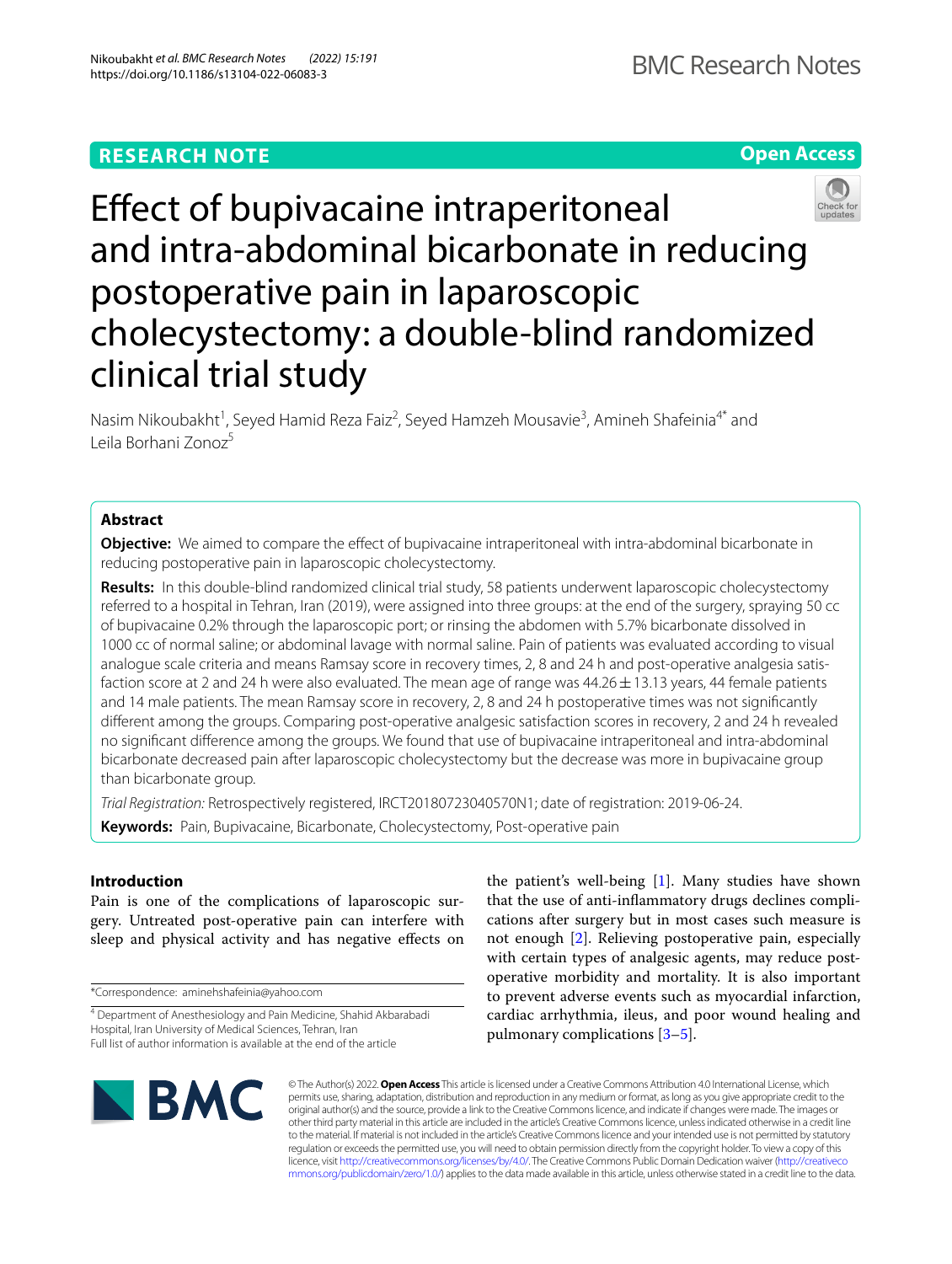Based on the patient's preference and risk assessment there are several methods for controlling post-operative pain. These include systemic opioid and non-opioid analgesics, and regional, and neuroaxial analgesia. The use of local anaesthetics has been advocated as a method for reducing postoperative pain and drug use because it results in reducing drug-related side efects, improving patient recovery, and shortening of hospital stays [[6,](#page-4-4) [7\]](#page-4-5).

Epidural or intrathecal analgesia is considered as the gold standard for pain management in abdominal surgeries [[8\]](#page-4-6) but concerns about central block complications remain  $[9]$  $[9]$ . The local anaesthetic administration methods, however, are different. There is no strong evidence of the preference for a prescription method [[10](#page-4-8)]. Recently, peripheral blocks and less invasive methods are more preferred for pain relief [\[11\]](#page-4-9). One such method is local anaesthetic intraperitoneal administration. It has shown good efects on reducing postoperative pain in laparoscopic cholecystectomy and gynaecological surgeries [[8,](#page-4-6) [12–](#page-4-10)[14\]](#page-4-11). Patients undergoing laparoscopic surgery experience postoperative pain especially in the abdomen, lower back, and shoulders, which requires adequate attention [[15](#page-4-12)].

Most studies have discussed reducing postoperative pain for open surgeries [[16](#page-4-13)] and the notion of most appropriate treatment for pain in patients undergoing laparoscopic surgery is still controversial. Recent studies have investigated the combination of local anaesthetic intraperitoneal with opioids [\[17](#page-4-14)]. Adjuvant drugs can reduce opioids usage and improve the quality of analgesia and this is particularly necessary for patients with a history of narcotic use as the latter show little response to the opioids [\[18](#page-4-15)].

The aim of this study was to compare the effects of bupivacaine intraperitoneal with intra-abdominal bicarbonate on reducing postoperative pain in laparoscopic cholecystectomy surgery.

# **Main text**

# **Methods**

The current study is a double-blind randomized clinical trial applied on 58 patients referred to the Rasool Akram Medical Complex in Tehran, Iran in 2019 for laparoscopic cholecystectomy. Inclusion criteria were age 17–60 years and ASA I and II. Exclusion criteria were patient dissatisfaction for participating in the study, opioid use within 24 h before the study, allergy to the drugs used in the study and alcohol use, chronic pain syndrome, neurological disease, steroid treatment, and the conversion of laparoscopic surgery to open surgery.

# **Anaesthesia method and interventions**

Protocol of anaesthesia induction was standard for all patients and included midazolam 25  $\mu$ g/kg, fentanyl 2  $\mu$ g/ kg, as premedication, and propofol 2 mg/kg, atracurium 5 mg/kg and lidocaine 1.5 mg/kg. Anaesthesia maintenance was done by propofol  $150-100 \mu g/kg$  with control of hemodynamic symptoms. For anesthesia depth, atracurium 0.2 mg/kg every 30 min was prescribed and morphine sulfate 0.1 mg/kg at the beginning of surgery during intra-abdominal injection of bupivacaine was used. Routine monitoring included non-invasive blood pressure (NIBP), Pulse oximetry (POM), EKG, and Endtidal  $CO<sub>2</sub>$  (ET  $CO<sub>2</sub>$ ). The ventilation condition was established so that the ET  $CO<sub>2</sub>$  was maintained between 25 and 35. During the operation, the patient was placed in the trendelenburg reverse position and semi-sitting, and the intra-abdominal pressure was maintained between 15 and17 mmHg.

The required fluids were calculated according to the instructions for intraoperative fuid infusion. Patients were divided into three groups of normal saline, bicarbonate, and bupivacaine by permuted randomization. The patients and outcome assessors were unaware of the intervention type. The drug was administered during the surgery by a surgeon and the questionnaire was flled out by a nurse and she gave the researchers the questionnaire which had been assigned in three categories of A, B, C before the surgery. The evaluation after the surgery was performed by the researchers who were not aware of the categorization and they measured and screened the pain and satisfaction of the patients in recovery, 2, 8 and 24 h postoperative times. Also, if the patients had VAS higher than 3, pethidine was administered for their pain. All the patients received 2 g apotel.

The amount of narcotics and analgesics prescribed during the surgery was equal. At the end of the surgery, in the frst group, 50 cc of bupivacaine 0.2% was sprayed by the surgeon through the laparoscopic port to wash the incisions and anastomosis, and after three minutes the abdomen was completely emptied of gas. In the second group, the abdomen was rinsed with 5.7% bicarbonate dissolved in 1000 cc of normal saline. While changing the patient's position, the rinsing fuid was distributed throughout the abdomen. The patient was placed in the right and left lateral positions and trendelenburg position, and the supine position.

The third group underwent abdominal lavage with normal saline. Afterwards, the  $CO<sub>2</sub>$  was drained from the peritoneal space. The anaesthesia was discontinued, and the patient was reversed with 40 µg/kg of neostigmine and 20 µg/kg of atropine, and then extubation was done. For all patients, an autofusor intravenous pain pump containing 2 g of apotel was administered within 24 h. The first request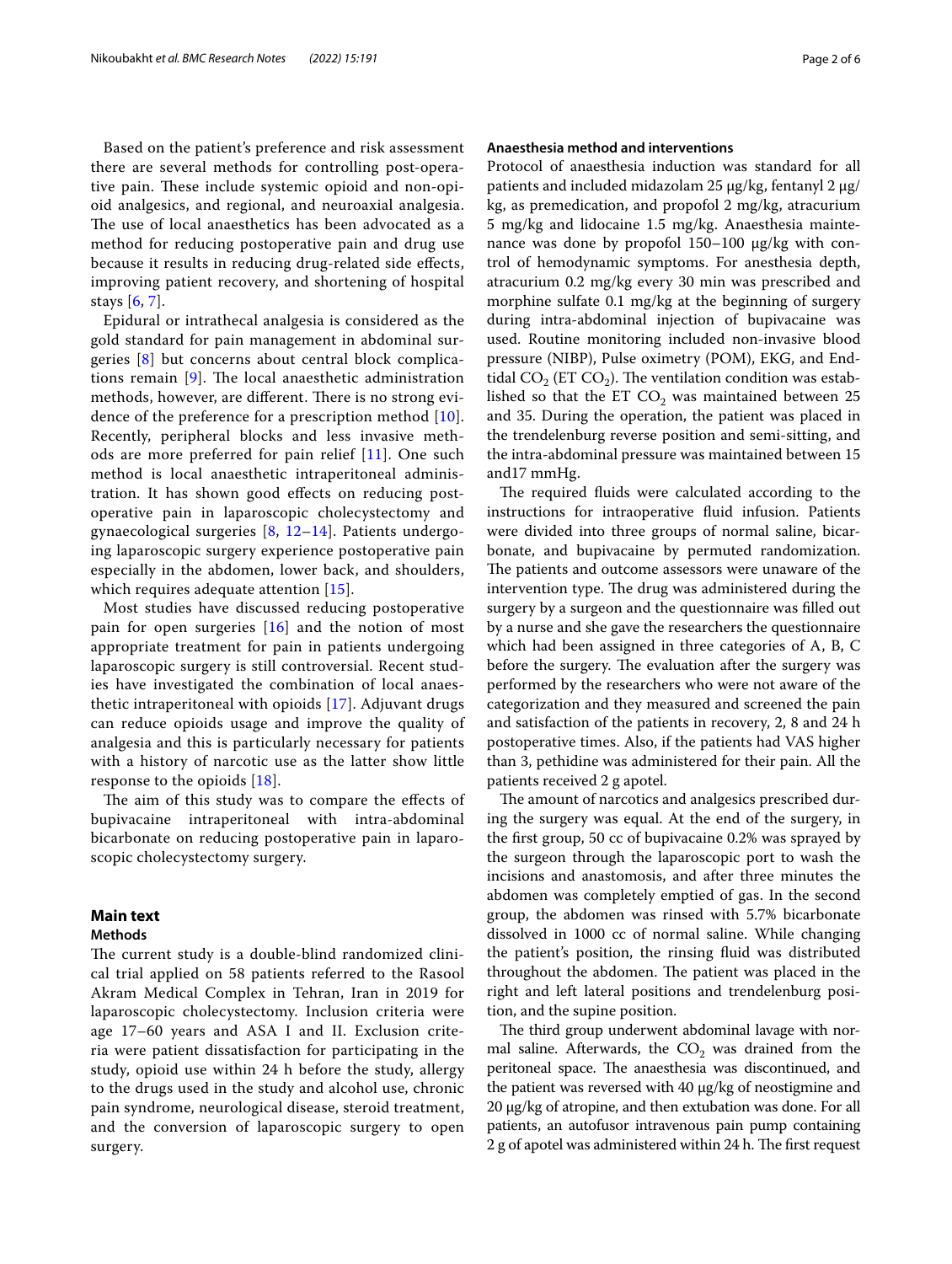for analgesia was recorded by the nurse, and in case of pain in VAS more than 3, 0.5 mg/kg of pethidine was administrated. All surgeries were performed by one surgeon. Pain at recovery, 8, 12 and 24 h later were measured using VAS and patient's satisfaction was measured by Ramsay score. Post-operation analgesic satisfaction score was also measured at the times for the three groups.

### *Statistical analysis*

The sample size was calculated based on the study by Oza et al. [\[19\]](#page-4-16) and using the following formula:

$$
n=\frac{z_1^2-\frac{\alpha}{2}\sigma^2}{d^2}.
$$

Descriptive results are presented as mean, standard deviation and frequency or percentage. Independent t-test was used to compare the two means. In case of abnormal data distribution, Mann–Whitney test was used. Also, Chi-square test was used to examine the diferences of qualitative variables. Two-way Analysis of Variance Test (ANOVA) repeated measures analysis was used to evaluate the quantities between the groups and to examine the trend of intergroup pain. A P-value of less than 0.05 was considered statistically signifcant. All data were analyzed using SPSS software version 21.

## **Results**

This study was performed on 58 patients underwent laparoscopic cholecystectomy in 2019. The mean age of patients was  $44.26 \pm 13.13$  years; 44 (75.9%) patients were female, and  $14$   $(24.1%)$  patients were male. The basic characteristics of the patients in the three groups are shown in Table [1.](#page-3-0) The mean VAS (pain score) within the group in the measured times were evaluated using repeated measure. Results showed that the mean pain during the measured times had signifcant changes  $(P<0.001)$ . The results of intergroup effects showed that the diferences between the two groups were statistically significant  $(P < 0.001)$  $(P < 0.001)$  (Fig. 1).

The mean pain of the patient at all times was significantly different in the three groups  $(P < 0.05)$ .

The trends of intergroup pain in patients over time were evaluated, showing that the mean pain during the times had significant changes ( $P=0.005$ ). Results of intergroup efects showed that the diferences between the two groups were statistically significant  $(P < 0.001)$  $(Fig. 2)$  $(Fig. 2)$ . The mean of pethidine consumption showed that there was a signifcant diference in pethidine consumption ( $P = 0.029$ ). Also, the mean consumption of apotel in the groups was not signifcantly diferent  $(P=0.080)$ . Mean Ramsay score was evaluated at recovery times, 2, 8 and 24 after surgery. Patients' Ramsay scores were not signifcantly diferent in the three groups at all times  $(P > 0.05)$ .

Post-operation analgesic satisfaction scores at 2 and 24 h was evaluated for the three groups. The results showed that the distribution for these variables was not different in the three groups  $(P > 0.05)$ .

# **Discussion**

Uncontrolled pain after laparoscopic surgery is a clinical challenge that afects patient's well-being signifcantly, leading to myocardial infarction, cardiac arrhythmia, ileus, and poor wound healing [[1,](#page-4-0) [5\]](#page-4-3). Nowadays, there is an increasing tendency to alternative methods with the least side efects and less invasive for relieving pain such as intraperitoneal local anesthesia [\[11](#page-4-9)].

Bupivacaine as a long-acting local anesthetic reduces sodium permeability, increases the threshold of action, and prevents the conduction of nerve waves. This drug has a relatively slow onset (15 min) and long efect time  $(360-720 \text{ min})$   $[20, 21]$  $[20, 21]$  $[20, 21]$  $[20, 21]$ . On the other hand, the bicarbonate as an alkaline neutralizes the acidity caused by the gas, reducing the pain [\[22](#page-4-19)]. Based on our results, the bupivacaine group had the least pain and while the normal saline group as the control group had the highest mean VAS score. There was no significant difference between the groups regarding post-operation analgesic satisfaction score.

In a study by Stuhldreher et al. the efect of local anesthetic was evaluated on post-operative pain and the rate of drug use in patients underwent laparoscopic colorectal surgery. The first group received local anesthetic. The other group received both subcutaneous bupivacaine and intraperitoneal lidocaine. The study concluded that consumption of local anesthetics does not afect the amount of opioid required after the surgery [\[23](#page-4-20)].

Considering that the site of surgery in laparoscopic cholecystectomy is in the lower part of the chest, the patient's pain increases with each breath and the pain might be greater than that in colorectal surgery, resulting in diferent results in pain between the two studies. Compared to our study, there was no signifcant diference in the need for pain killer in any group, which supports the results of Stuhldreher's study [\[23](#page-4-20)].

In another study, Joshi et al. managed pain after laparoscopic colorectal surgery by using ketorolac, methylprednisolone, intraperitoneal injection of ropivacaine, intravenous infusion of lidocaine, intrathecal morphine, and epidural anesthesia, which reduced the need for narcotics, and improved bowel function.

In conclusion, this study recommended surgical wound infltration with local analgesia, systemic steroids, Nonsteroidal anti-infammatory drugs (NSAIDs), and specifc Cyclooxygenase-2 (COX-2) inhibitors in combination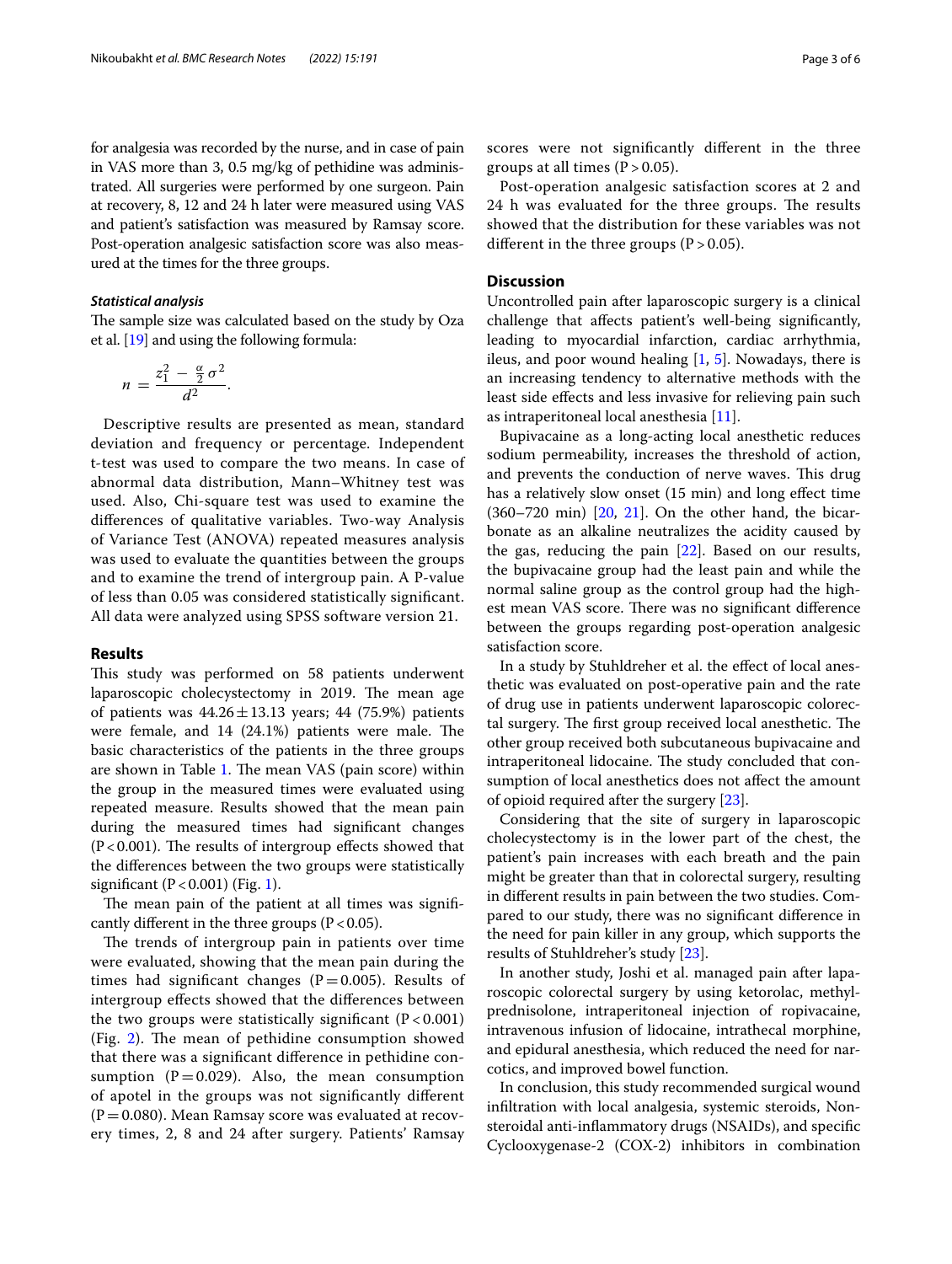| Variable          | Group                  |                        |                     |       |
|-------------------|------------------------|------------------------|---------------------|-------|
|                   | Normal saline $(n=20)$ | Bicarbonate ( $n=19$ ) | Marcaine ( $n=19$ ) |       |
| Sex               |                        |                        |                     |       |
| Male (%)          | 5(25.0)                | 5(26.3)                | 4(21.1)             | 1.000 |
| Female (%)        | 15(75.0)               | 14(73.7)               | 15 (78.9)           |       |
| Underline Disease |                        |                        |                     |       |
| No (%)            | 16 (80.0)              | 13 (68.4)              | 16 (84.2)           | 0.536 |
| Yes (%)           | 4(20.0)                | 6(31.6)                | 3(15.8)             |       |
| Smoking           |                        |                        |                     |       |
| No (%)            | 19 (95.0)              | 17 (89.5)              | 19 (100.0)          | 1.000 |
| Yes (%)           | 1(5.0)                 | 2(10.5)                | 0(0.0)              |       |
| Age               |                        |                        |                     |       |
| Mean $\pm$ SD     | 41.20±13.38            | 44.89±11.41            | 46.84±14.46         | 0.401 |
| Body mass index   |                        |                        |                     |       |
| Mean $\pm$ SD     | 24.49±7.18             | 25.65±4.01             | 24.56±2.89          | 0.730 |

<span id="page-3-0"></span>

|  | <b>Table 1</b> Basic characteristics of patients in the three groups of normal saline, bicarbonate and bupivacaine (marcaine) |  |  |  |  |  |
|--|-------------------------------------------------------------------------------------------------------------------------------|--|--|--|--|--|
|--|-------------------------------------------------------------------------------------------------------------------------------|--|--|--|--|--|



<span id="page-3-1"></span>with paracetamol and opioids [\[24](#page-5-0)]. Consistent with our results, the above study also confrms that the local anesthetic component among its interventions reduces pain after the surgery. They recommended use of adjuvant methods such as local anesthetics before the fnal suturing of the operation site in patients requiring optimal analgesia to reduce the dose of analgesics [[24\]](#page-5-0).

A study by Butala et al.  $[14]$  $[14]$  evaluated the effect of bupivacaine and intraperitoneal morphine on pain after laparoscopic gynecological surgery. Results showed that intraperitoneal administration of bupivacaine and morphine signifcantly reduces pain immediately after surgery. It also reduces the overall consumption of the life-saving drug 24 h without signifcantly increasing the side efects. Furthermore, the use of bupivacaine



<span id="page-3-2"></span>reduces postoperative pain; these results are similar to the current study, although in our study design, the need for apotel, and the dose of apotel in the treatment groups was not signifcantly diferent.

The results of the study showed that both methods, bupivacaine intraperitoneal and intra-abdominal bicarbonate, are efective in reducing opioid use and postoperative analgesia, leading to fewer side efects and better controlling the postoperative pain. In fact, the diference between the two methods is in the time of analgesia. In fact, the only diference between the two methods is in the time of analgesia.

# **Limitation**

One limitation of the current study is that none of the two persons were responsible for observing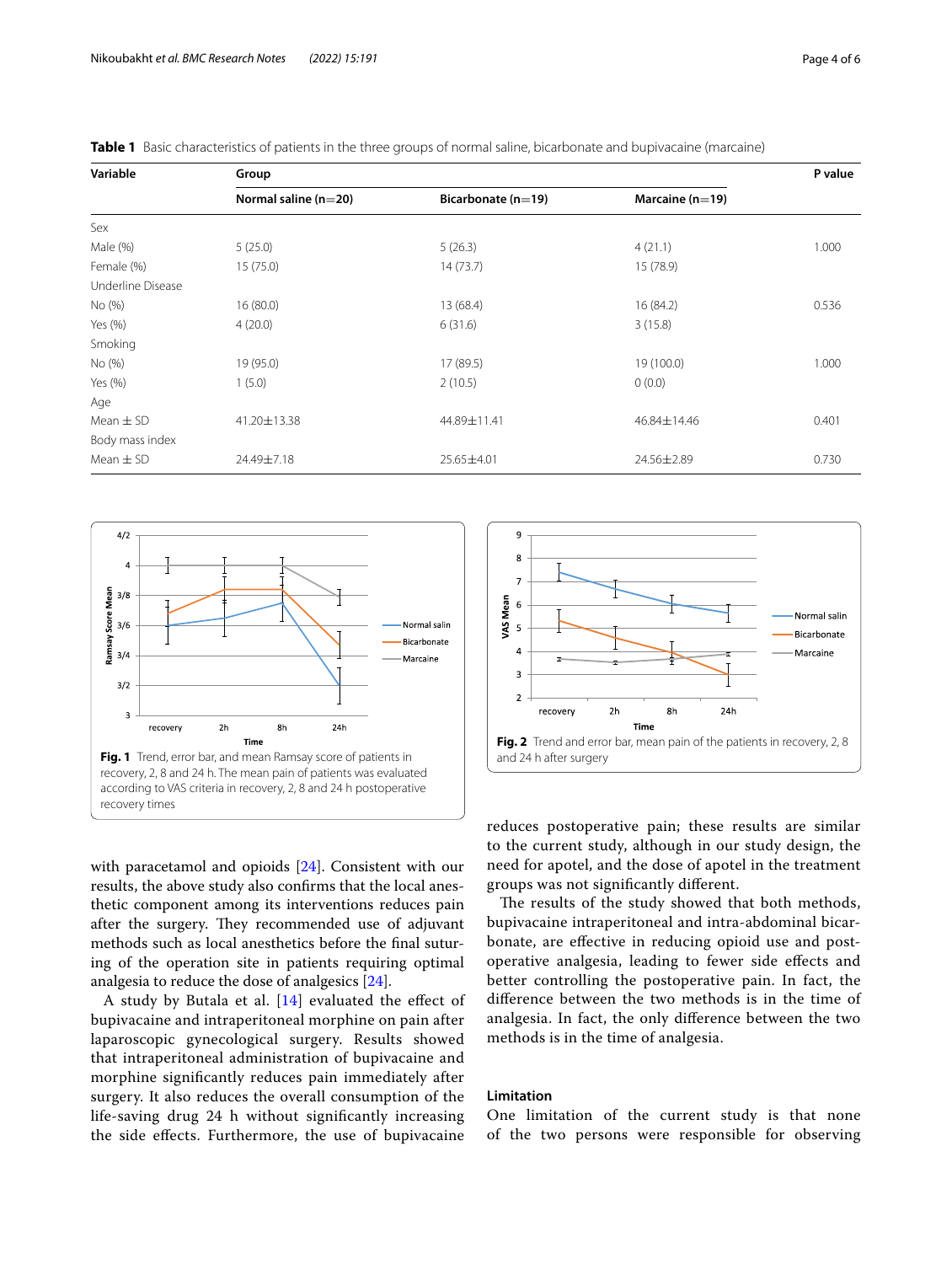postoperative pain, that is, the surgeon who uses the drug and a nurse who flled questionnaire, had no role in analyzing and reviewing the results. This means that researchers could not check inter observer variability.

#### **Abbreviations**

NSAIDs: Non-steroidal anti-infammatory drugs; VAS: Visual analogue scale; NIBP: Non-invasive blood pressure; POM: Prescription only medicine; ET CO2: End tidal CO<sub>2</sub>; COX-2: Cyclooxygenase-2; PCA: Patient-controlled analgesia; ANOVA: Analysis of Variance Test.

#### **Acknowledgements**

The authors would like to show our gratitude to the Rasool Akram Medical Complex Clinical Research Development Center (RCRDC) for providing technical and editorial assistance.

#### **Author contributions**

Study concept and design: NN, SHF; acquisition of data: SHM, AS, LBZ; analysis and interpretation of data: SHM, AS; drafting of the manuscript: NN, SHF; critical revision of the manuscript for important intellectual content: all authors; statistical analysis: AS, LBZ; administrative, technical, and material support and study supervision: AS. All authors read and agreed with the fnal version of the paper to be published. All authors read and approved the fnal manuscript.

#### **Funding**

This research did not receive any specifc grant from any funding agency in the public, commercial, and not-for-proft sectors.

#### **Availability of data and materials**

The datasets used and/or analysed during the current study available from the corresponding author on reasonable request.

#### **Declarations**

#### **Ethical approval and consent to participate**

The procedures of this study were approved by Ethical Committee of Iran Registry of University of Medical Science (IR.IUMS.REC 1396.32506) and registered with Iran Randomized Clinical Trial Center under the registration number IRCT20180723040570N1, retrospectively registered. In all trials patients were informed of the purpose and experimental procedures of the study and signed the informed consent.

#### **Consent for publication**

Not Applicable.

#### **Competing interests**

The authors declare that they have no competing interests.

#### **Author details**

<sup>1</sup> Department of Anesthesiology and Pain Medicine, Rasool Akram Medical Complex, Iran University of Medical Sciences, Tehran, Iran. <sup>2</sup> Minimally Invasive Surgery Research Center, Department of Anesthesiology and Pain Medicine, School of Medicine, Iran University of Medical Sciences, Tehran, Iran. <sup>3</sup>Department of General Surgery, School of Medicine, Rasool Akram Medical Complex, Iran University of Medical Sciences, Tehran, Iran. <sup>4</sup>Department of Anesthesiology and Pain Medicine, Shahid Akbarabadi Hospital, Iran University of Medical Sciences, Tehran, Iran. <sup>5</sup>Nurse Anesthetist, Rasool Akram Medical Complex, Iran University of Medical Sciences, Tehran, Iran.

# Received: 19 August 2021 Accepted: 24 May 2022<br>Published online: 03 June 2022

#### **References**

<span id="page-4-0"></span>1. Sinatra R. Causes and consequences of inadequate management of acute pain. Pain Med. 2010;11:1859–71.

- <span id="page-4-1"></span>2. Rahimzadeh P, Faiz SH, Hoseini M, Mousavie SH, Imani F, Negahi AR. Comparison of intraperitoneal bupivacaine, acetazolamide, and placebo on pain relief after laparoscopic cholecystectomy surgery: a clinical trial. Med J Islam Repub Iran. 2018;13(32):112.
- <span id="page-4-2"></span>3. Hurley RW, Murphy JD, Wu CL. Acute Postoperative Pain. In: Miller RD, editor. Anesthesia. Philadelphia: Elsevier Saunders; 2015.
- 4. Wu CL, Fleisher LA. Outcomes research in regional anaesthesia and analgesia. Anesth Analg. 2000;91:1232–42.
- <span id="page-4-3"></span>5. Liu S, Carpenter RL, Neal JM. Epidural anaesthesia and analgesia their role in postoperative outcome. Anesthesiology. 1995;82:1474–506.
- <span id="page-4-4"></span>6. Wills VL, Hunt DR. Pain after laparoscopic cholecystectomy. BJS. 2000;87:273–84.
- <span id="page-4-5"></span>7. Louizos AA, Hadzilia SJ, Leandros E, Kouroukli IK, Georgiou LG, Bramis JP. Postoperative pain relief after laparoscopic cholecystectomy: a placebocontrolled double-blind randomized trial of preincisional infltration and intraperitoneal instillation of levobupivacaine 0.25%. Surg Endosc. 2005;19:1503–6.
- <span id="page-4-6"></span>8. Marks JL, Ata B, Tulandi T. Systematic review and metaanalysis of intraperitoneal instillation of local anesthetics for reduction of pain after gynecologic laparoscopy. J Minim Invasive Gynecol. 2012;19:545–53.
- <span id="page-4-7"></span>9. Moen V, Dahlgren N, Irestedt L. Severe neurological complications after central neuraxial blockades in Sweden 1990–1999. Anesthesiology. 2004;101:950–9.
- <span id="page-4-8"></span>10. Kahokehr A, Sammour T, Soop M, Hill AG. Intraperitoneal local anaesthetic in abdominal surgery-a systematic review. ANZ J Surg. 2011;81:237–45.
- <span id="page-4-9"></span>11. Kehlet H, Liu SS. Continuous Local anesthetic wound infusion to improve postoperative outcome back to the periphery. Anesthesiology. 2007;107:369–71.
- <span id="page-4-10"></span>12. Khan MR, Raza R, Zafar SN, Shamim F, Raza SA, Pal KM, et al. Intraperitoneal lignocaine (lidocaine) versus bupivacaine after laparoscopic cholecystectomy: results of a randomized controlled trial. J Surg Res. 2012;178:662–9.
- 13. Ebrahimifard F, Nooraei N. Postoperative pain after laparoscopic cholecystectomy: a randomized clinical trial comparing intraperitoneal bupivacaine versus intravenous pethidine. Surg Laparosc Endosc Percutan Tech. 2013;23:88–92.
- <span id="page-4-11"></span>14. Butala BP, Shah VR, Nived K. Randomized double blind trial of intraperitoneal instillation of bupivacaine and morphine for pain relief after laparoscopic gynecological surgeries. Saudi J Anaesth. 2013;7:18.
- <span id="page-4-12"></span>15. Joris J, Thiry E, Paris P, Weerts J, Lamy M. Pain after laparoscopic cholecystectomy: characteristics and efect of intraperitoneal bupivacaine. Anesth Analg. 1995;81:379–84.
- <span id="page-4-13"></span>16. Marret E, Remy C, Bonnet F. Meta-analysis of epidural analgesia versus parenteral opioid analgesia after colorectal surgery. BSJ. 2007;94:665–73.
- <span id="page-4-14"></span>17. Miller RD, Eriksson LI, Fleisher LA, Wiener-Kronish JP, Young WL. Miller's anesthesia. Philadelphia: Churchill Livingstone; 2010. p. 2200.
- <span id="page-4-15"></span>18. Hassani V, Faiz SH, Rahimzadeh P, Nikoubakht N, Ghaemi M, Sayarifard A. A comparative study on the use of ketamine and apotel infusion pump for the control of pain after posterior fusion operations: a randomized controlled trial. Shiraz Med. 2020;J21:1–6.
- <span id="page-4-16"></span>19. Oza VP, Parmar V, Badheka J, Nanavati DS, Taur P, Rajyaguru AM. Comparative study of postoperative analgesic efect of intraperitoneal instillation of dexmedetomidine with bupivacaine and bupivacaine alone after laparoscopic surgery. J Minim Access Surg. 2016;12:260.
- <span id="page-4-17"></span>20. Catterall WA, Mackie K. Local, anesthetics. In: Goodman & Gilman's the pharmacological basis of therapeutics. New York: McGraw-Hill; 2011. p. 565–82.
- <span id="page-4-18"></span>21. Arzola C, Wieczorek PM. Efficacy of low-dose bupivacaine in spinal anaesthesia for Caesarean delivery: systematic review and meta-analysis. Br J Anaesth. 2011;107:308–18.
- <span id="page-4-19"></span>22. Boone L, Schumacher J, DeGraves FJ, Cole R. Sodium bicarbonate speeds and potentiates analgesia of median and ulnar diagnostic neural anaesthesia performed with mepivacaine. In: Proceedings of the 64th annual convention of the American association of equine practitioners. California: American Association of Equine Practitioners (AAEP); 2018.
- <span id="page-4-20"></span>23. Stuhldreher JM, Adamina M, Konopacka A, Brady K, Delaney CP. Efect of local anesthetics on postoperative pain and opioid consumption in laparoscopic colorectal surgery. Surg Endosc. 2012;26:1617–23.